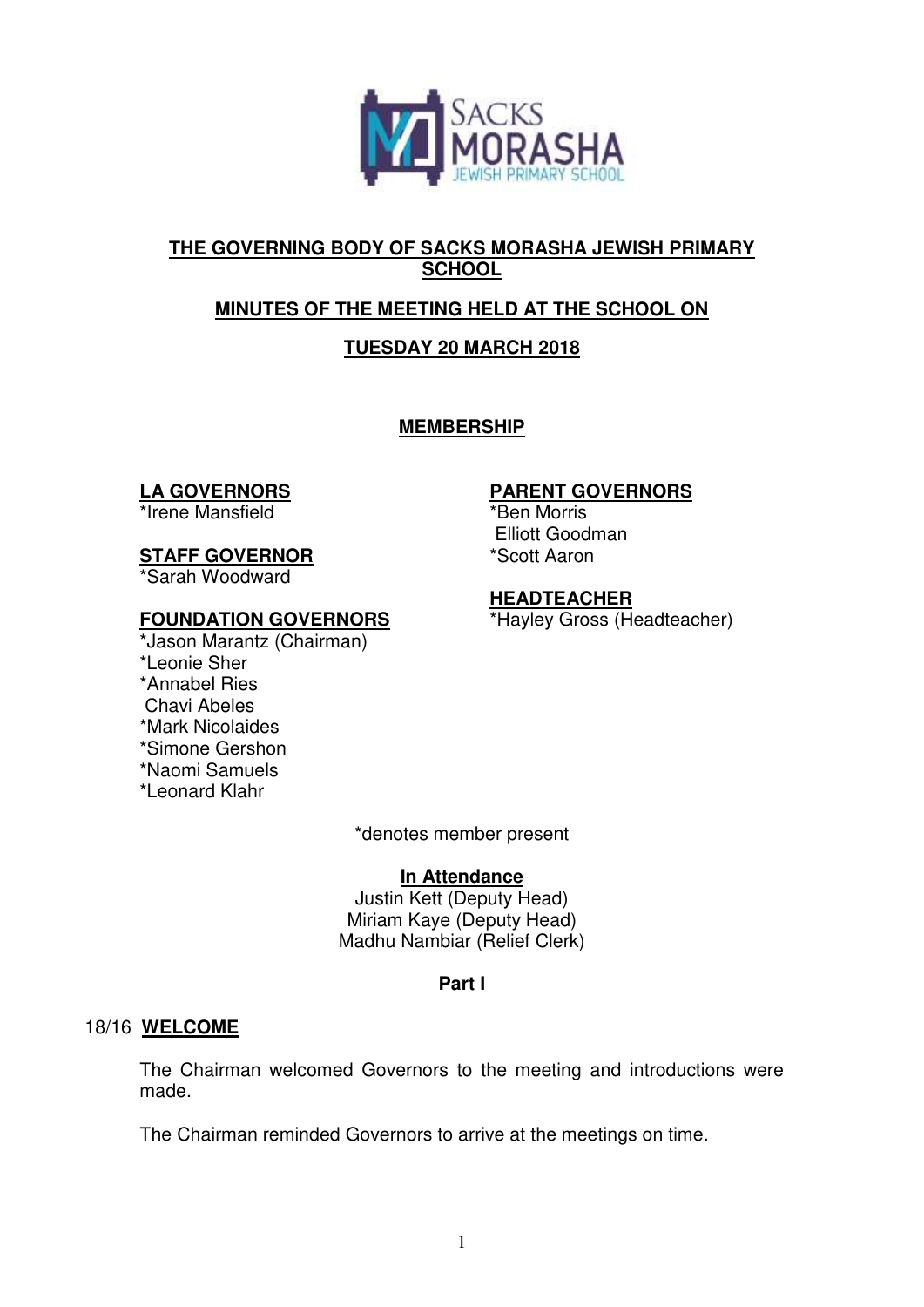### 18/17 **DVAR TORAH – WHAT IT MEANS TO ME**

The Chairman thanked Ben Morris for sharing his thoughts.

#### 18/18 **ACCEPTANCE/NON ACCEPTANCE OF APOLOGIES FOR ABSENCE**

Apologies for absence were received and accepted on behalf of Chavi Abeles and Elliott Goodman.

#### 18/19 **DECLARATION OF PECUNIARY INTEREST**

There were no pecuniary interests declared by Governors in the current agenda.

#### 18/20 **MINUTES OF THE GOVERNING BODY MEETING HELD ON 24 JANUARY 2018**

The minutes of the meeting held on 24 January 2018, copies of which had been circulated prior to the meeting, were **CONFIRMED**, initialled and signed by the Chairman, subject to minor amendments.

Page 1 Item 5 - Report of the Headteacher: Attendance – 'admissions policy' should be '*attendance* policy'.

#### 18/21 **MATTERS ARISING**

#### **18/08 Self Evaluation Form (SEF)**

The head of Kodesh noted that the work on revising the Kodesh SEF had started.

Governors asked if the Pikuach inspection accredited by the DfE was like an Ofsted inspection. The Chairman believed they were carried out in the same way where they would be looking at similar markers and would be talking to children, staff and Governors.

#### **18/08 Self Evaluation Form (SEF)**

The Headteacher apologised for not being able to present the grade descriptors to be used in the SEF as they had been occupied with the Ofsted visit but said she would have them ready for the next meeting.

*Action: Headteacher* 

#### **18/09 Structure of the Governing Body**

The Chairman thanked Miriam Kaye for suggesting the dates for the committee meetings and he would confirm these with the Governors in due course.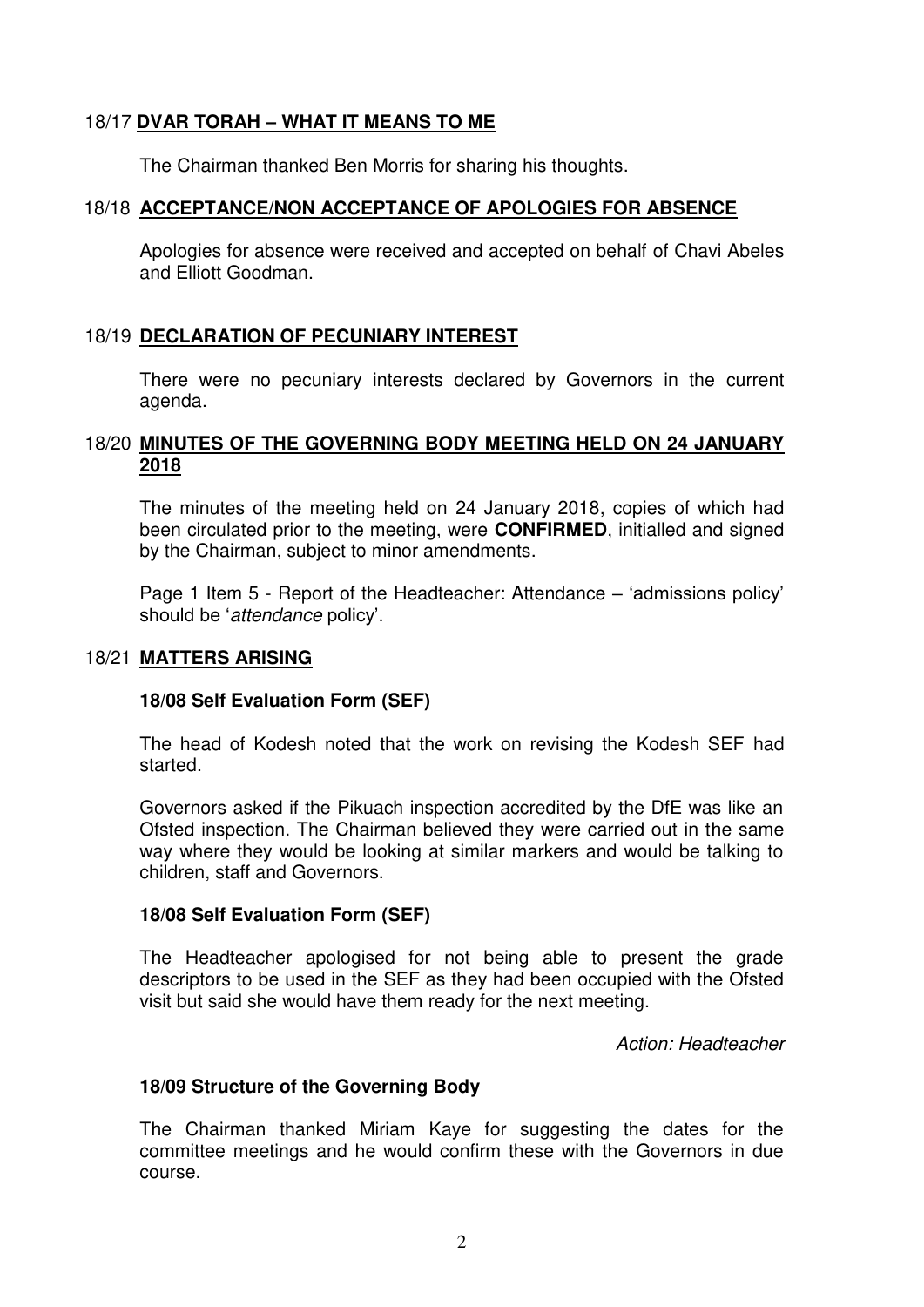The Chairman would circulate a proposed timetable for the committee meetings.

*Action: Chairman* 

### **18/10 General Data Protection Regulation** (**GDPR**)

Mark Nicolaides, the lead on the GDPR working party, shared with Governors the important messages from the GDPR training he had attended at Stone King Solicitors. Mark Nicolaides had initiated a conference call with the Chairman, Rob Gershon and the Headteacher to discuss the content of the training.

Some of the points raised and discussed by Governors were:

- An inventory needed to be carried out on the types of data held by all the School storage systems.
- Notice had to be given to those whose data was being held to ensure permission levels were appropriate and up to date.
- A Governor suggested all Cloud based data and everything on the School server was included in the checks and reviews.
- Scott Aaron who had attended the GDPR training held by PAJES, added that any breaches that occurred after the directive became enforceable from 25 May, would incur significant financial penalties
- Any digital marketing data held, for example for fundraising activities, would also need to be checked for compliance

After a lengthy discussion, the Governors observed there was a lot of work required to check that the School data was meeting the GDPR requirements and would be fully compliant for 25 May deadline.

It was AGREED that the GDPR Working Group would meet with office staff to agree an action plan which would include any training required to ensure all staff were made aware of their roles regarding data security going forward.

*Action: Mark Nicolaides* 

There would be an update at the next meeting to report on the progress of the review.

*Action: Mark Nicolaides* 

General Data Protection Regulation (GDPR) - Scott Aaron who had attended the GDPR training held by PAJES, added that any breaches that occurred after the directive became enforceable from 25 May, could incur significant financial penalties.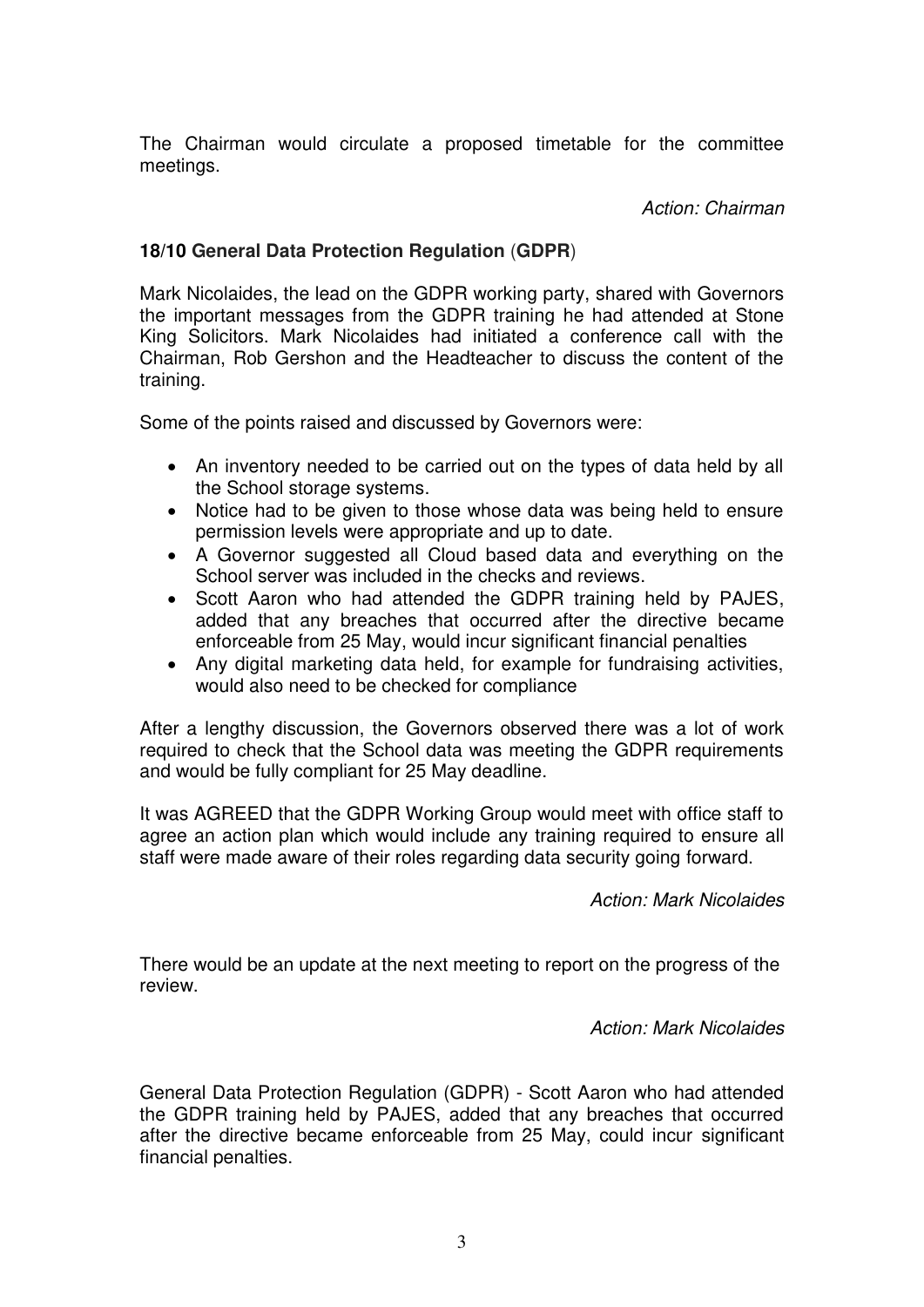#### 18/22 **REPORT OF THE HEADTEACHER ON THE OFSTED INSPECTION**

Governors were referred to the Ofsted Inspection Report of the visit on 30 January 2018, copies of which had been circulated prior to the meeting.

 The Chairman thanked the Governors who had attended the inspection and the School staff who had assisted in preparations and at the inspection.

 The Governors were pleased that the Inspectors had recognised the strong leadership and the Chairman thanked the Headteacher and the leadership team on behalf of the Governors, the children's families and the staff. The Chairman quoted from the report that the 'Pupils greatly enjoy learning and were very proud of the school' which had been very gratifying to read along with all the other very positive comments in the report.

 The Headteacher highlighted that there had been a narrow remit for the inspectors and this could mean that another inspection would be impending. She remarked that the School was in a stable position and would not require substantial modifications to the running of the School if another inspection was announced.

 The Governors enquired about the welfare of the staff as they had clearly worked hard on producing the results evidenced by the Ofsted report. The Headteacher explained that a pastoral well-being committee had been set up to support staff; this would also monitor staff for any indications of mental stress.

 Following the report, the Headteacher and senior leadership had met with the Learning Network Inspector to agree any immediate actions should there be a Section 5 inspection in 2019 as expected. The LNI would be requesting an earlier visit as the School would be prepared.

 The report had recommended the strengthening of the middle leadership which had been on the School's improvement plan before the inspection.

 The Governors noted that the faith community were working with Ofsted to support inspector's understanding of how faith teaching balanced with the rest of the curriculum. The Headteacher commented that schemes to broaden the children's horizons were being put into practice and described the successful trip to the Tate gallery.

 The Headteacher advanced that the areas that needed attention were Early Years, renovation of the reception area and supporting middle leadership so that they would be able to present their ideas with energy and enthusiasm. Governors asked how the training of the middle leadership was managed and the Headteacher replied that the Local Authority offered suitable guidance and courses.

 A Governor questioned if the PHSE teaching had been brought up at the inspection and the Headteacher informed them that they were able to show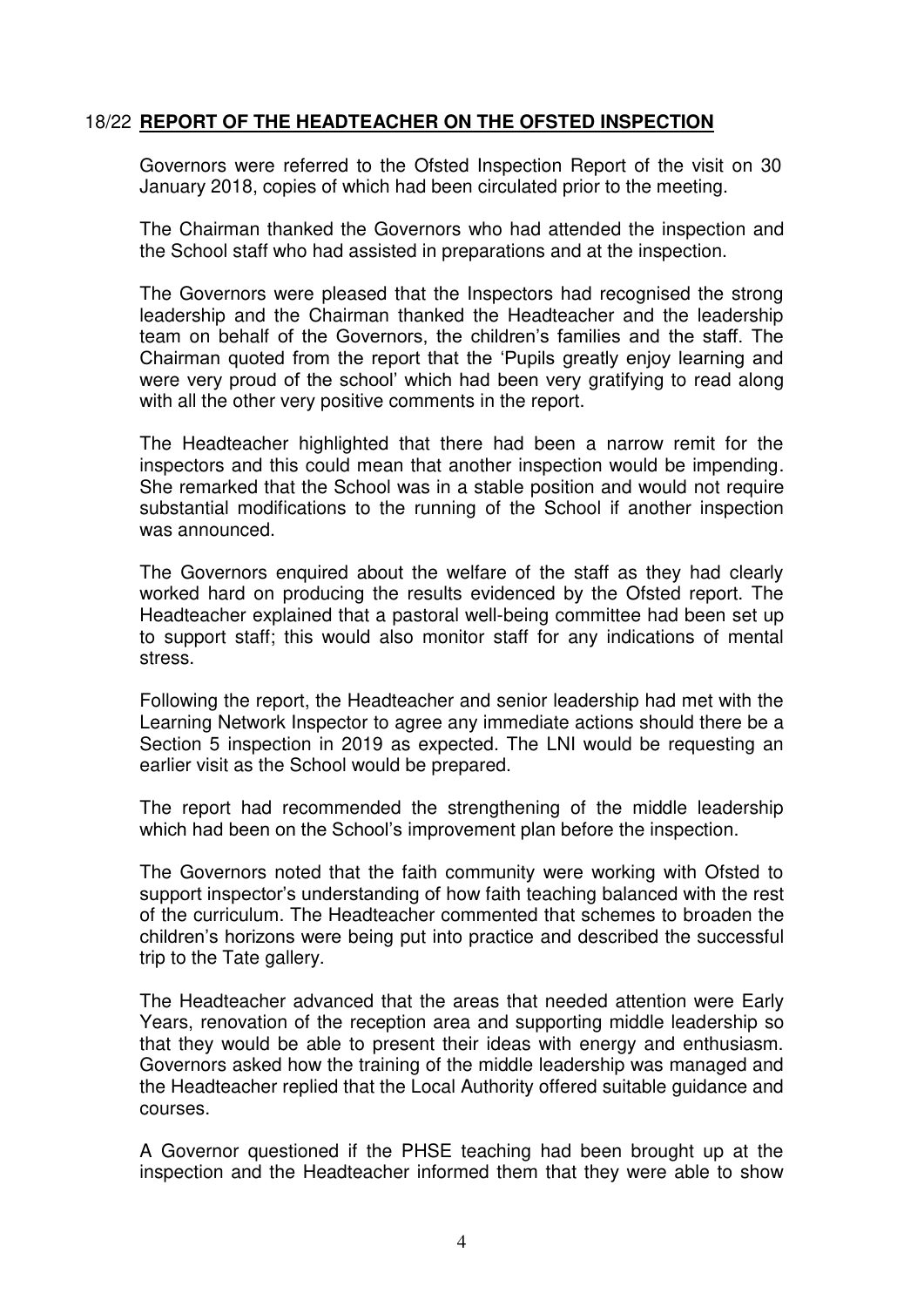the wide range of initiatives the School were involved in. On being further questioned about how other religions and sex education were taught, the Headteacher responded that they were working with other schools about how best to approach the topics.

The Chairman thanked the Headteacher and the School's teaching community for their contributions leading to the inspection and in making the School the success that the inspectors had acknowledged.

### 18/23 **BUDGET PRESENTATION**

 The 2018/19 Budget Presentation to the Governors, copies of which had been circulated previously, was received and noted.

Arising from the ensuing discussion:

- It was clarified that the Trust's contribution, the Kodesh budget and certain other income lines had not been reflected in the budget.
- The premises cost related to the maintenance of the buildings and grounds.
- The differences in the costs of running the schools between the MAT members was deliberated and the Governors indicated that their primary consideration should be about what was best for the School.
- Following a discussion about ways to increase revenue, it was agreed that Mark Nicolaides and Miriam Kaye would meet to consider the ideas proposed.

#### *Action: Mark Nicolaides, Miriam Kaye*

- On being asked by Governors the Headteacher confirmed that the staffing budget included increments and performance pay; the Headteacher added that appraisals were done in September. The Governors noted that the recruitment of junior teachers brought fresh ideas and energy to the School; the Headteacher noted that two NQTs would be starting in September.
- Governors asked to see the Trust budget and the Chairman, who sits on the Trust Board, undertook to circulate the budget to Governors.

#### *Action: Chairman*

The Governors heard that although the School was currently in a solvent position, the budget would have to continue to be carefully scrutinised and managed to meet the fiscal challenges anticipated. The Headteacher commented that the staff understood the calls on the budget and were careful about wastage and economising.

After this detailed consideration, the 2018/19 Budget was RATIFIED.

The Chairman thanked the Finance Committee Chairman for his report.